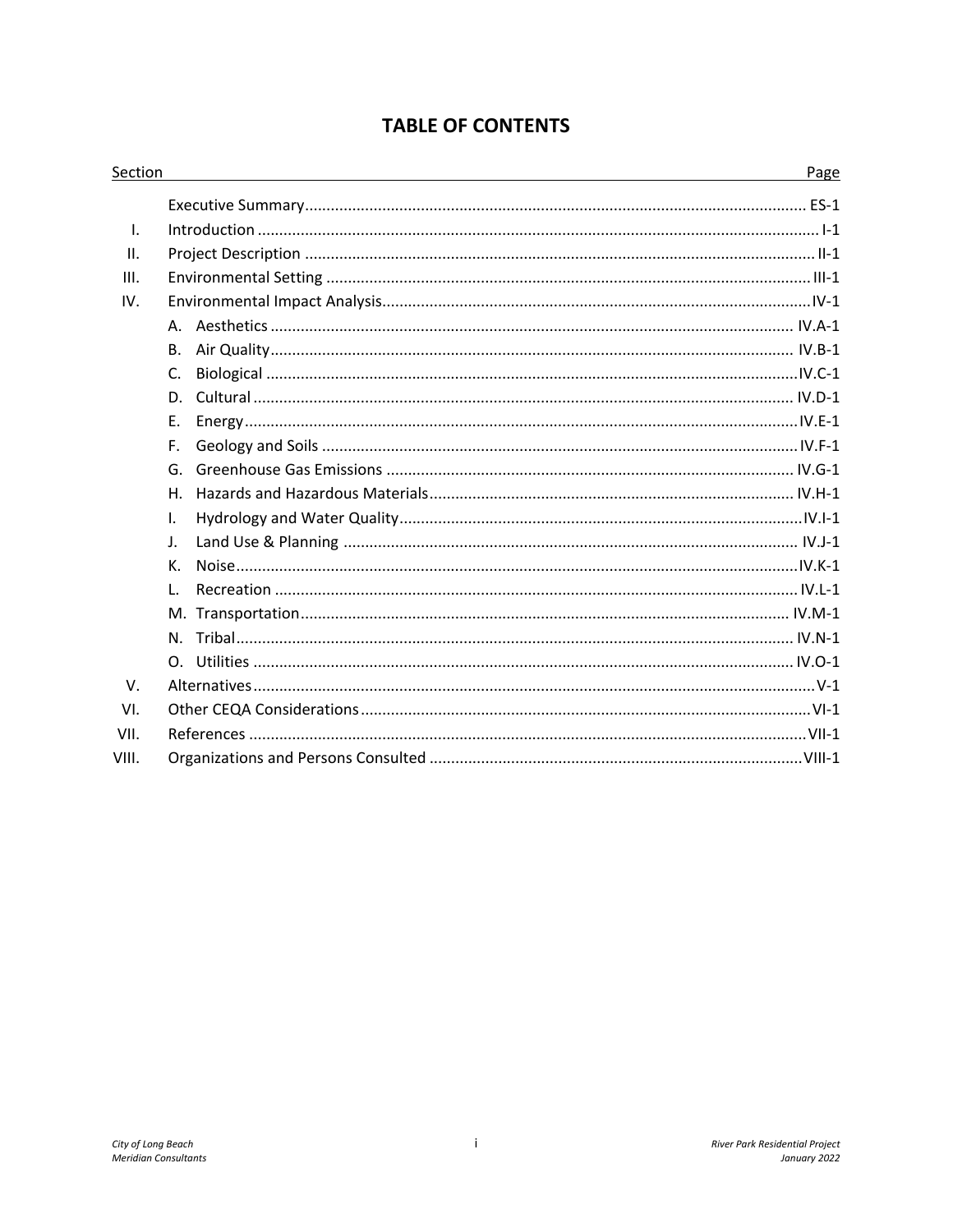### **List of Appendices**

- I. Summary
	- I.1: Initial Study (IS)
	- I.2a: Notice of Preparation (NOP)
	- I.2b: Revised Notice of Preparation (Revised NOP)
	- I.3: Comment Letters on the NOP and IS
- IV.B Air Quality
	- B.1 CalEEMod Output Sheets
	- B.2 Health Risk Assessment Data
	- B.3 Cancer Risk Assessment Data
- IV.C Biological Resources
	- C.1 Biological Resources Constraints Analysis
	- C.2 Biological Resources Technical Report
	- C.3 Biological Resources Supplemental Survey
- IV.D Cultural Resources
	- D.1 Cultural Resources Inventory Search
	- D.2 Cultural Resources Technical Report
- IV.E Energy Calculations
- IV.F Geology and Soils
	- F.1 Geohazards Report
	- F.2 Paleontological Resources Analysis
	- F.3 Paleontological Resources Assessment
- IV.G GHG Calculation Worksheets
- IV.H Hazards
	- H.1 Remedial Action Plan
	- H.2 Document Review—Remedial Action Plan
	- H.3 Hazards Document Review
	- H.4 Draft Remedial Action Plan
- IV.I Hydrology
	- I.1 Preliminary Drainage Report
	- I.2 Conceptual LID BMP Calculations
	- I.3 Supplemental Assessment for Origin of LNAPL Impacts
	- I.4 Draft Remedial Action Plan
	- I.5 Document Review Remedial Action Plan
- IV.K Noise
	- K.1 Traffic Impact Analysis
	- K.2 Construction Noise Worksheets
	- K.3 Construction Vibration Worksheets
	- K.4 Roadway Noise Worksheets
- IV.M Transportation
	- M.1 Traffic Impact Analysis prepared by Fehr & Peers dated March 2021
- IV.N Tribal Cultural Resources
	- N.1 Letters of Formal Tribal Notification
	- N.2 Response to AB52 Consultation Letter Gabrieleno Band of Mission Indians Kizh Nation
	- N.3 Kizh Nation Mitigation Measures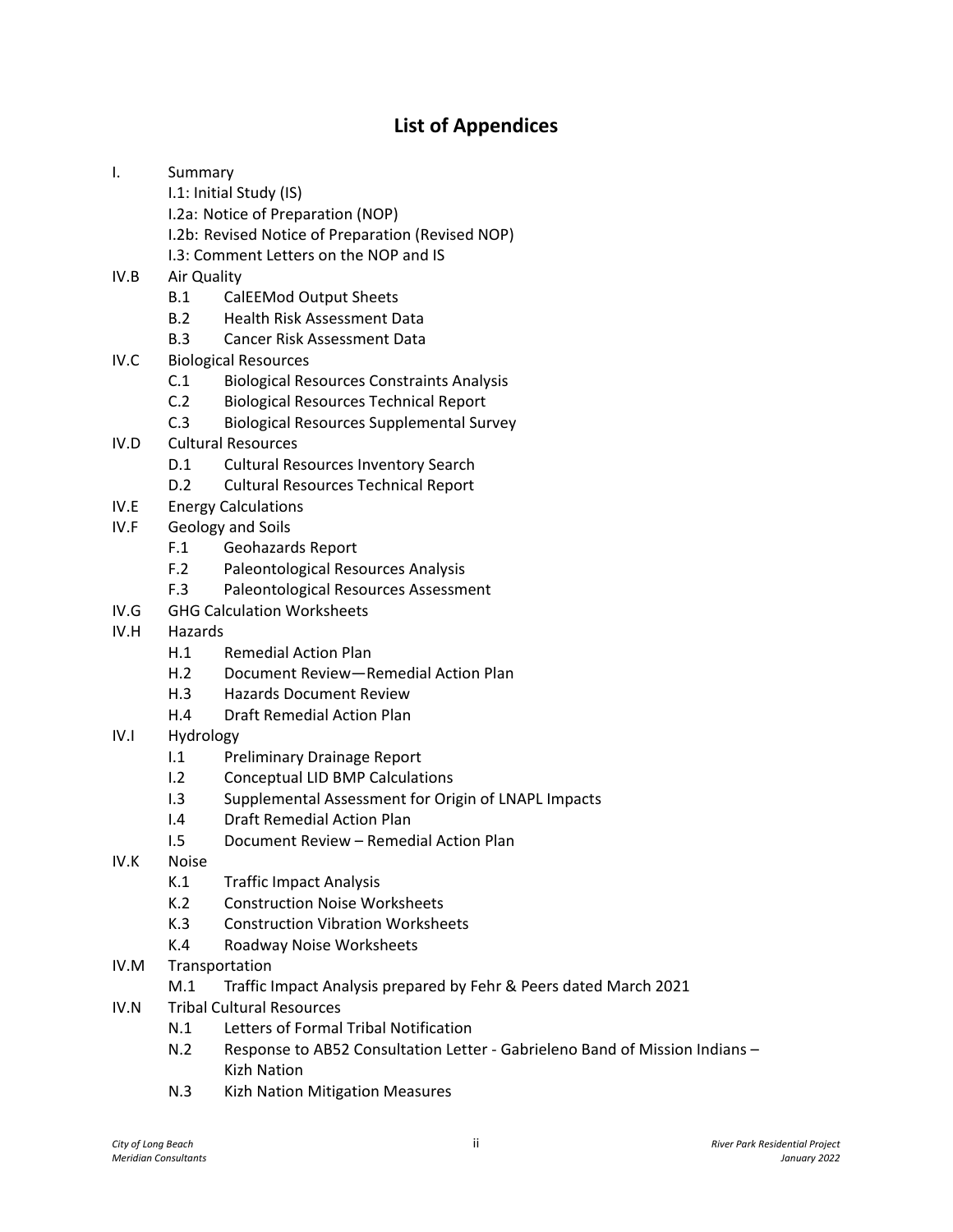# **List of Figures**

| Figure    | Page |
|-----------|------|
| $II-1$    |      |
| $II-2$    |      |
| $II-3$    |      |
| $II - 4$  |      |
| $II-5$    |      |
| $II-6$    |      |
| $II-7$    |      |
| $II-8$    |      |
| $II-9$    |      |
| $II-10$   |      |
| $II-11$   |      |
| $II-12$   |      |
| $II-13$   |      |
| $II-14$   |      |
| $II-15$   |      |
| $II-16$   |      |
| $II-17$   |      |
| $II-18$   |      |
| $IV.A-1$  |      |
| $IV.A-2$  |      |
| $IV.A-3$  |      |
| $IV.A-4$  |      |
| $IV.A-5$  |      |
| $IV.A-6$  |      |
| $IV.A-7$  |      |
| $IV.A-8$  |      |
| $IV.B-1$  |      |
| $IV.B-2$  |      |
| $IV.B-3$  |      |
| $IV.B-4$  |      |
| $IV.B-5$  |      |
| $IV.B-6$  |      |
| $IV.B-7$  |      |
| $IV.B-8$  |      |
| $IV.C-1a$ |      |
| $IV.C-1b$ |      |
| $IV.C-1c$ |      |
| $IV.F-1$  |      |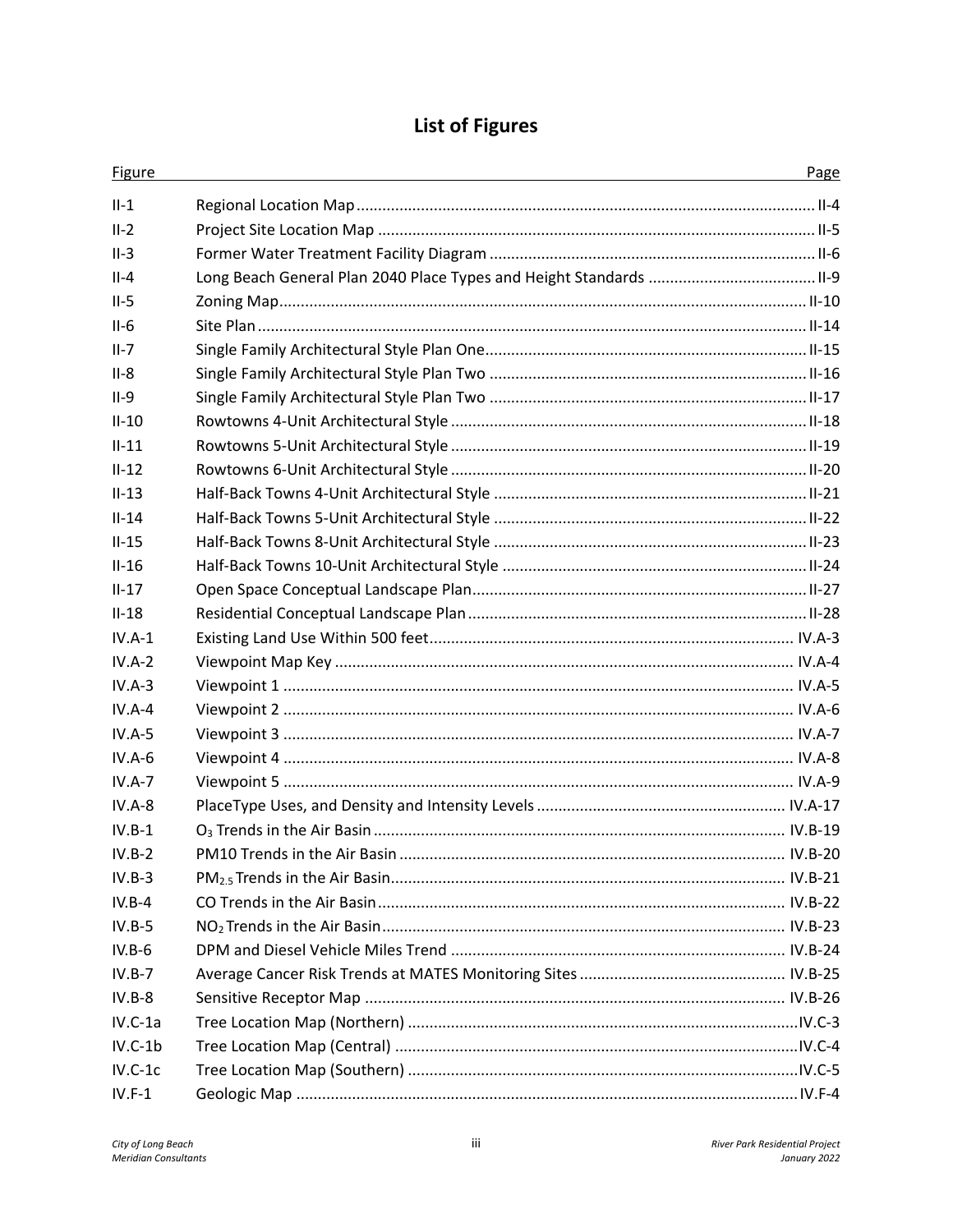# **List of Figures (cont.)**

| $IV.F-2$  |                                                                           |  |
|-----------|---------------------------------------------------------------------------|--|
| $IV.H-1$  |                                                                           |  |
| $IV.H-2$  |                                                                           |  |
| $IV.H-3$  |                                                                           |  |
| $IV.H-4$  |                                                                           |  |
| $IV.H-5$  |                                                                           |  |
| $IV.H-6$  |                                                                           |  |
| $IV.H-7$  |                                                                           |  |
| $IV.I-1$  |                                                                           |  |
| $IV.J-1$  |                                                                           |  |
| $IV.J-2a$ |                                                                           |  |
| $IV.J-2b$ |                                                                           |  |
| $IV.J-2c$ |                                                                           |  |
| $IV.J-2d$ |                                                                           |  |
| $IV.J-2e$ |                                                                           |  |
| $IV.J-2f$ |                                                                           |  |
| $IV.J-2g$ |                                                                           |  |
| $IV.J-3$  |                                                                           |  |
| $IV.J-4$  |                                                                           |  |
| $IV.K-1$  |                                                                           |  |
| $IV.K-2$  |                                                                           |  |
| $IV.L-1$  |                                                                           |  |
| $IV.M-1$  |                                                                           |  |
| $IV.M-2$  |                                                                           |  |
| $IV.M-3$  |                                                                           |  |
| $IV.M-4$  |                                                                           |  |
| $IV.M-5$  |                                                                           |  |
| $VI-1$    |                                                                           |  |
| $VI-2$    | Projected Student Enrollment from Future Single-Family Units (2035) VI-18 |  |
| $VI-3$    |                                                                           |  |
| $V-1$     |                                                                           |  |
| $V-2$     |                                                                           |  |
| $V-3$     |                                                                           |  |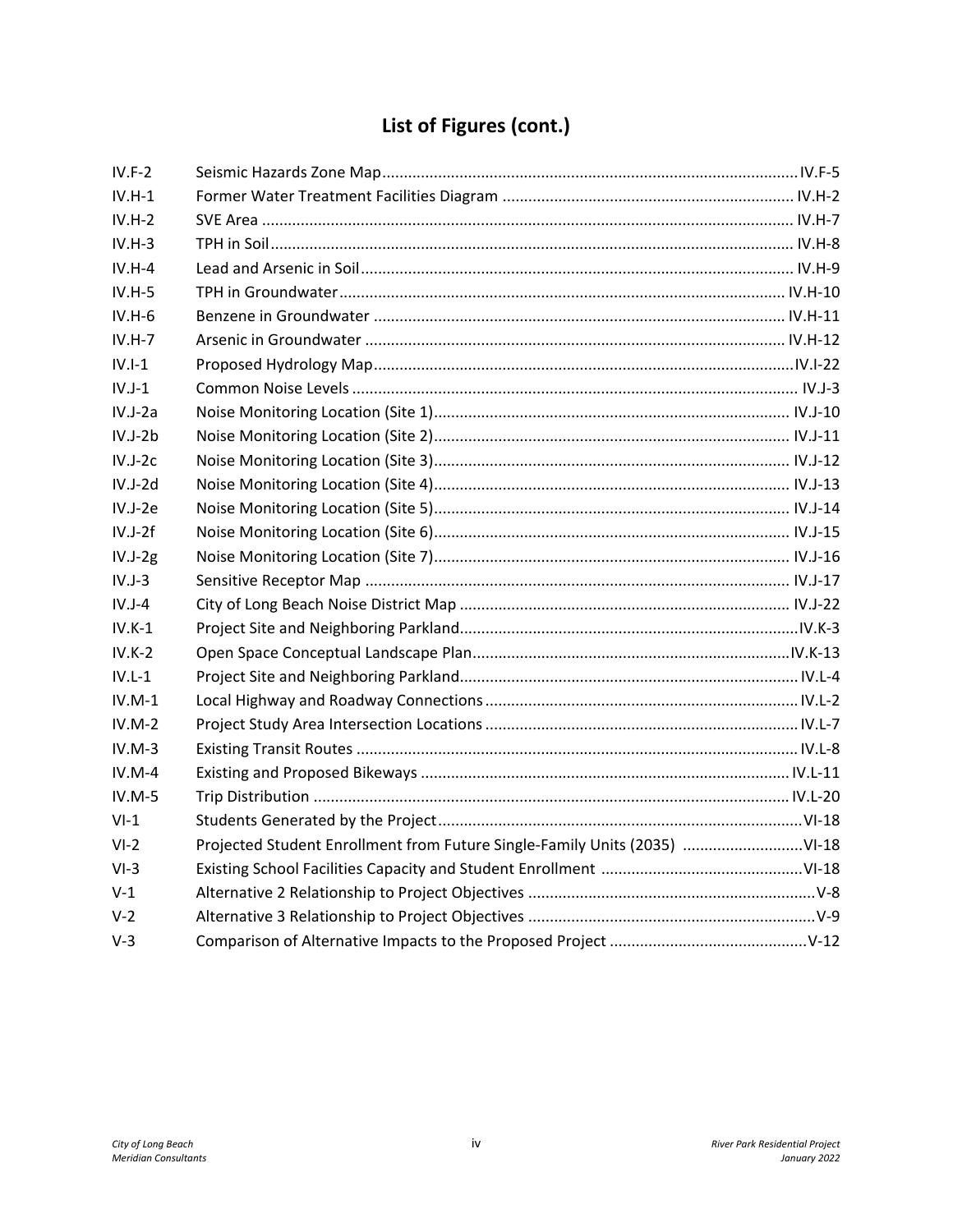### **List of Tables**

| <b>Table</b> |                                                                             | Page |
|--------------|-----------------------------------------------------------------------------|------|
| $ES-1$       |                                                                             |      |
| $II-1$       |                                                                             |      |
| $II-2$       |                                                                             |      |
| $II-3$       |                                                                             |      |
| $IV.B-1$     |                                                                             |      |
| $IV.B-2$     |                                                                             |      |
| $IV.B-3$     |                                                                             |      |
| $IV.B-4$     |                                                                             |      |
| $IV.B-5$     |                                                                             |      |
| $IV.B-6$     | Ambient Air Quality Significance Thresholds for Criteria Pollutants IV.B-38 |      |
| $IV.B-7$     |                                                                             |      |
| $IV.B-8$     |                                                                             |      |
| $IV.B-9$     |                                                                             |      |
| $IV.B-10$    |                                                                             |      |
| $IV.B-11$    |                                                                             |      |
| $IV.B-12$    |                                                                             |      |
| $IV.B-13$    |                                                                             |      |
| $IV.B-14$    |                                                                             |      |
| $IV.B-15$    |                                                                             |      |
| $IV.C-1$     |                                                                             |      |
| $IV.E-1$     |                                                                             |      |
| $IV.E-2$     |                                                                             |      |
| $IV.F-1$     |                                                                             |      |
| $IV.G-1$     |                                                                             |      |
| $IV.G-2$     |                                                                             |      |
| $IV.G-3$     |                                                                             |      |
| $IV.G-4$     |                                                                             |      |
| $IV.G-5$     |                                                                             |      |
| $IV.G-6$     |                                                                             |      |
| $IV.G-7$     |                                                                             |      |
| $IV.G-8$     |                                                                             |      |
| $IV.G-9$     |                                                                             |      |
| $IV.G-10$    |                                                                             |      |
| $IV.G-11$    |                                                                             |      |
| $IV.G-12$    |                                                                             |      |
| $IV.H-1$     |                                                                             |      |
| $IV.I-1$     |                                                                             |      |
| $IV.I-2$     |                                                                             |      |